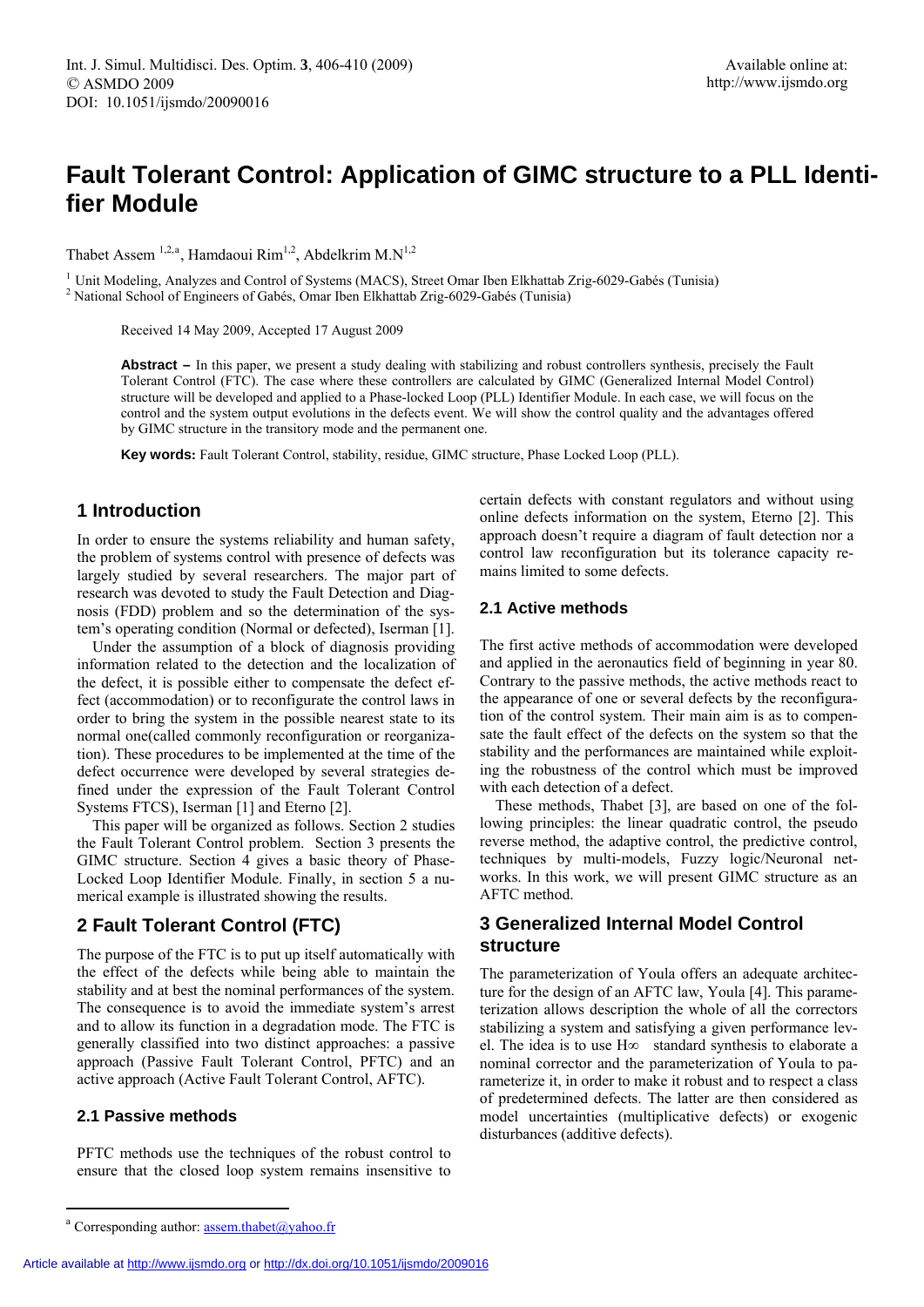To formalize this idea, we consider  $G_0(s) \in \Re H_{\infty}$ , the matrix of transfer obtained starting from the state representation  $(A, B, C, D)$  of the nominal system:

$$
G_0 = C\left(sI - A\right)^{-1}B + D
$$

Supposing that  $K_0$  is a corrector stabilizing  $G_0$ , and then it exists left and right factorizations coprimes, *UV .UV*  $\tilde{U}$  *M*  $\tilde{M}$  $\tilde{M}$  *M and N such as:* 

$$
K_0(s) = U(s)V(s)^{-1} = V(s)^{-1}\tilde{U}(s)
$$
  
\n
$$
G_0(s) = \tilde{M}(s)^{-1}\tilde{N}(s) = N(s)M(s)^{-1}
$$
\n(1)

Any regulator *K* stabilizing  $G_0$  can then be deduced from  $\tilde{U}, \tilde{V}, \tilde{M}, \tilde{N}$  and a transfer matrix Q called Youla parameter. The structure of  $K$  is illustrated on the following figure (Fig.1). We note  $K_0$  is the regulator corresponding to the particular choice  $Q = 0$  and called central corrector.



Fig. 1. Youla Parameterization

The idea consists in rewriting the structure of Fig.1 the way illustrated by Fig.2 and to synthesize the Youla parameter *Q* such as the control law is tolerant to the defects, Cieslak [5]. Th is particular structure is calle d GIMC structure (Gen eralized Internal Model Control structure). We can nocorrector. Considering the vector of residues as being defined i n the following general form, Zhou [6]: tice on Figure 1 that if we choose  $Q = 0$ , we find the central

$$
r(s) = \tilde{N}(s)u(s) - \tilde{M}(s)y(s)
$$
 (2)

where:  $\tilde{M}$  and  $\tilde{N}$  define a decomposition coprime on the left model of the system under  $G_0$  normal functioning.



#### Fig.2. GIMC Structure

*r* can be used as a defect indicating signal. The control law illustrated on Fig.2 is then written as a function of the residue vector *r*:

$$
u(t) = \tilde{V}(s)^{-1} (\tilde{U}(s)e(t) + r(t))
$$
 (3)

This illustrates well the philosophy of AFTC since the control depends now on the residue vector. So that *Q* can be synthesize either starting from the objectives of diagnosis or starting from the objectives of control, or by managing a compromise between the performances specifications in control and diagnosis. In this paper, the idea of using the Youla parameterization of which was taken again by Delga- $\alpha$  [7] and [8] to accommodate the failures actuators and sensors is interesting.

$$
G_f(s) = G_0(s) + W_1(s)\Delta_f(s)W_2(s), \Delta_f \in H_\infty \qquad (4)
$$

where  $G_0$  indicate the nominal system given by the state representation (*A*, *B*, *C*, *D*),  $G_f$  present failing system.  $\Delta_f$  is an unstructured uncertainty block modeling the defects such as  $\left\| \Delta_f \right\|_{\infty} \leq 1$ . *W<sub>1</sub>* and *W<sub>2</sub>* are selected ponderation in an adequate way. Thus  $G_f(s) = (I + \Delta_f(s))G_0(s)$  with  $W_1(s) = G_0(s)$  and  $W_2(s) = I$  representing the sensors defects, and  $G_f$  (s) =  $G_0$  (s)( $I + \Delta_f$  (s)) with  $W_1$ (s) =  $I$  and  $W_2(s) = G_0(s)$  representing the actuators defects. The objective is to synthesize the Youla parameter  $Q$  minimizing the influence of the defects effect on the system with the  $H_\alpha$ direction . In a formal way, this problem is written as:

$$
Q = \arg\min \|T_{zw}\|_{\infty} \tag{5}
$$

where  $T_{zw}$  is the transfer function in closed loop of  $w \rightarrow z$  $(see Fig.3)$ 



Fig.3. GIMC structure with multiplicative defects.

The solution to this problem is then given by the following theorem:

**Theorem 1** (Delg ado [7])

Defect Supposing that  $W_1(s)$ ,  $W_2(s) \in \Re H_\infty$ ,  $G_0(s) \in \Re H_\infty$  and

 $K_0(s) = V(s)^{-1} \tilde{U}(s)$  is a corrector stabilizing  $G_0$  while ensuring a certain closed loop performance. Then, the relation:

$$
Q(s) = -\tilde{U}(s)\tilde{M}(s)^{-1}
$$
 (6)

is the optimal solution to the optimization problem (5) where  $\tilde{M}$  and  $\tilde{N}$  are the left decomposition coprime of  $G_0$ . Indeed, for this choice of *Q*, the criterion (5) is null.

However, it is not always desirable to have the compensation signal *q* active all the time. In fact, authors show that the solution (6) doesn't guarantee neither the robustness against model errors, nor the robustness against exogenic disturbances. To resolve this problem, the authors propose to adopt a FTC structure where the compensation signal *q* is added to the nominal control signal since the fault detection and location. The activation of FTC strategy is carried out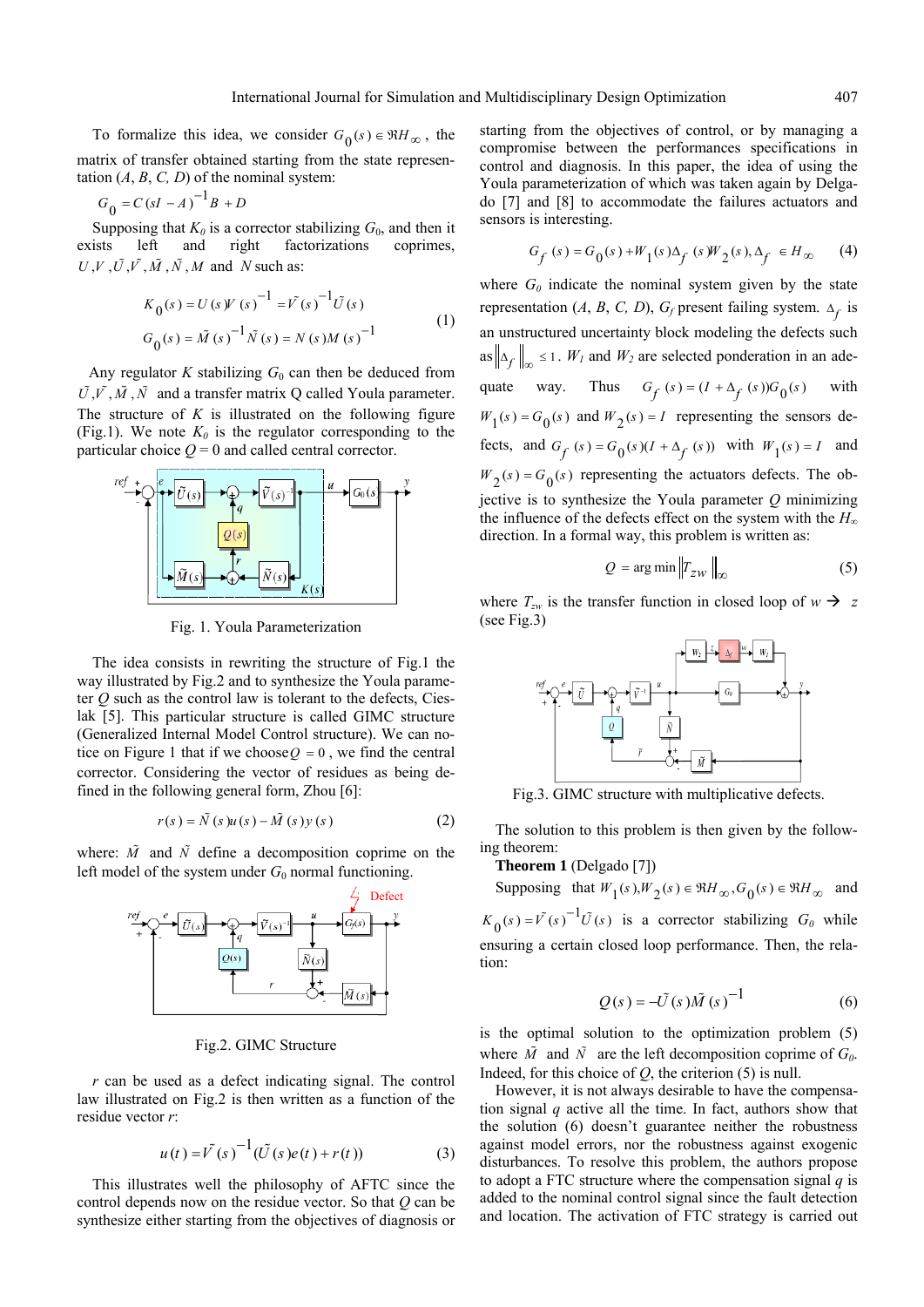to mention that with the Figure 4 configuration, the closed loop system is not linear any more due to the introduction of commutation logic into the loop. This logic gives a hybrid character to the closed loop system and returns its analysis of complex stability. No real solution to this problem is presented by the research. The latter simply propose to operate commutation only once and to maintain it until the operation using commutation logic (see Fig.4). Whereas FTC corrector is in open loop for a no failing situation. It is important cycle in progress is finished.



Fig.4. GIMC structure with commutation logic.

# **4 Phase-Locked Loop Identifier Module-Basic Theory:**

Phase-locked loops have been used in a number of applications ranged from speed control loops to the detection of FM signals for radio receivers. The analysis of phase-locked loop systems used in the above applications has been covered in detail by a number of authors, Crowe and Jo hnson [9]. In the application of a phase-locked loop to system identification, Crowe and Johnson  $[9]$  and  $[10]$ , the loop is used to extract the phase information from the process under te st and provide the appropriate excitation for the system. The phase-locked loop system which was first devised was based on a number of ideas implemented as an analogue circuit as shown in Fig.5.



Fig.5. Phase-locked loop identifier module - Analogue prototype

The identifier module of Fig.5 was conceived as a feedback circuit around a voltage-controlled oscillator (VCO). The reference input to the loop was the desired process phase angle, so to drive the loop towards the critical frequency, the phase reference is  $\phi^{ref} = -\pi$ . Thus at the comparator, the phase error signal input to the integrator is given by  $\phi^e(t) = \phi^{ref}(t) - \phi(t)$ . The integrator in the loop is designed to ensure that the constant phase reference signal is attained in steady state conditions. The integrator equation is straightforwardly  $v_c(t) = \int \varphi^{\epsilon}(\tau)$  $\gamma_c(t) = \int_0^t \varphi^e(\tau) d\tau$  $v_c(t) = \int \varphi^e(\tau) d\tau$  . A voltagecontrolled oscillator produces the sinusoidal excitation sig-

nals of appropriate frequency. This frequency is proportional to the integral of phase reference error,  $\omega(t) = K_{VCO} v_c(t)$ , where the gain of the voltage controlled oscillator is denoted,  $K_{VCO}$ . The voltage-controlled signals, oscillator generates two sinusoidal  $v_1(t) = B \sin \omega t$  and  $v_2(t) = A \cos \omega t$ . The signal  $v_2(t)$  is used to excite the process and after transients have decayed, yields the steady state output signal,

$$
v_3^{SS}(t) = S_p(v_2(t)) = A \left| G_p(j\omega) \right| \cos(\omega t + \varphi(\omega)) \tag{7}
$$

Across the multiplier, the steady state output is,

$$
v_4^{SS} (t) = v_1(t) v_3^{SS} (t)
$$
  
= 
$$
\frac{AB}{2} \Big| G_p (j\omega) \Big| \Big[ \sin(2\omega t + \varphi(\omega)) - \sin \varphi(\omega) \Big]
$$
 (8)

This signal is used in the nonlinear block to extract and identify the phase achieved by the current frequency value. This current value of the phase is then fed to the comparator to complete the loop. The amplitude *A* of the process excitation signal is user selected to minimize disruption to the process outputs. The equation for  $v_4^{SS}(t)$  shows that a convenient choice for amplitude *B* is to use  $B = 2/A$ . In this way, the dependence of the signal  $v_4^{SS}$  (*t*) on signal amplitudes *A* and *B* through the multiplier *AB* / 2 is removed. The concepts in this analogue prototype were used to construct a phase-locked loop identifier module that retained the feature of continuous-time process excitation and used digital processing in the data extraction components of the outer loop.

All the sinusoidal signals in the module below (Fig.6) are transformed and adapted in square signals (SSC) and the comparator of phase used is a pump charges(PPC), Acco [11], an d this module be used in the application.



Fig.6. Phase-locked loop identifier module using adapted signals

## **5 Applicat ion**

Considering the system with following transfer function

$$
H(s) = \frac{1}{0.0032 \cdot s + 1}
$$

 (Frequency for -45°=50Hz). Parameters of the loop are: the VCO gain is  $K_{VCO} = 0.25 \text{Hz/V}$ , the filter used is 1<sup>st</sup> order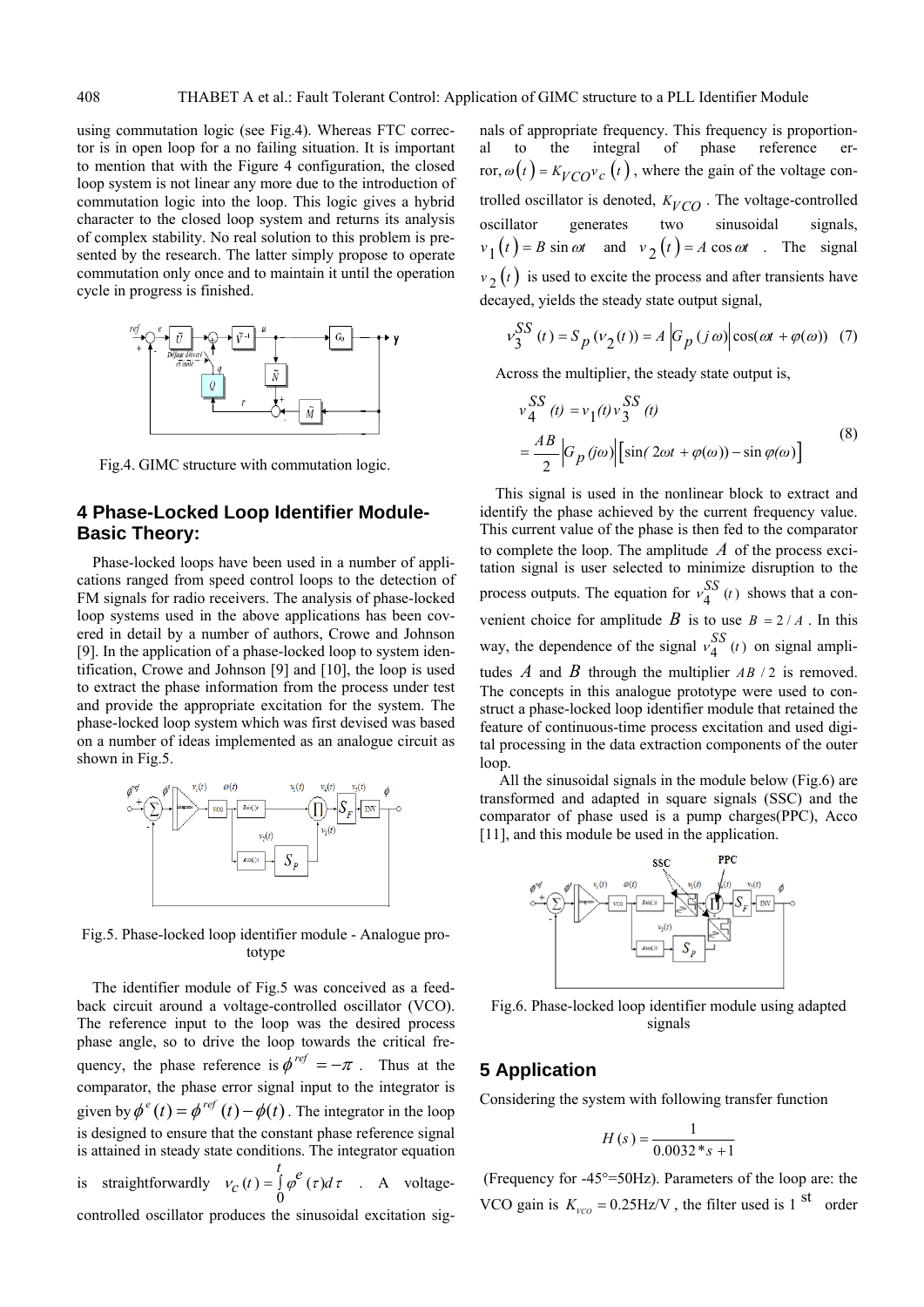(low-pass) such as its cut-off frequency is  $2\pi rad$  / sec; the current Ic of pump Charge is 1A. For a reference phase equal to  $-45^\circ$ , we will present the evolution of the various sizes o f the loop in the case without defects:

According to Fig.7 we note dephasing between the signal exciting the system to be identified and that of output (dephasin g of -45°) in permanent mode.



Fig.7. Evolution of  $V_2(t)$  and  $V_3(t)$  in permanent mode



Fig.9.b. Application of GIMC structure on the module

Fig.8 and Fig.9.a show well the control quality of the frequency and the phase for the same reference phase.

We inject then a defect on the actuator of the loop (on the system input variation from  $+3$ : very strong excitation on the static gain of the actuator which is almost equal to 3 times its face value) between the moments  $20s \rightarrow 25s$  (transitory mode) and we observe the variation of the loop controlled variables with and without application of the GIMC structure.

**1** - For the decomposition [5] we choose  $L = 1$ ,  $(A - LC)$ and  $F = 1$ ,  $(A - BF)$  for the transfer function and the regulator nominal also, such as:  $\tilde{M}(s) = \frac{s + 312.5}{s + 313.5}$  and

$$
\tilde{N}(s) = \frac{625}{2s + 627}
$$
,  $K_0(s) = \frac{1}{s}$  the regulator nominal of the

loop, from where:  $\tilde{U}(s) = \frac{1}{s+1}$  and  $\tilde{V}^{-1}(s) = \frac{s+1}{s}$  thus: *s*

 $Q(s) = -\frac{s+313.5}{s+312.5}$ , for the commutation logic we have

chosen a binary test on value 0 of the residue ( $r \neq 0$ ).

**2 -** The application diagram of GIMC structure on the module is showed as in Fig. 9(b).

In a first place we observe the residue  $r(t)$  variation indicating the occurrence of a defect:



Fig.10. Residue variation *r(t)* 

In a second place, we notice according to these figures above, during the presence of the defect (application of the defect in transitory mode), that for the case where we applied GIMC structure and according to Fig.11: the frequency evolution is better than that at faulty case since it is not of strong value of frequency (maximum at fault  $F_{GIMC}(t)$ = 51,4Hz however, for the preceding case is almost  $F_d(t)$ = 68Hz); The control loop variation (Fig.12):  $Vc_{GIMC}(t)$  is about 20% of that in nominal case while  $V c_d(t)$  is about 47%, thus the elimination of the actuator's over-excitation risk.



Fig.11. Frequency variation :  $F_d(t)$  and  $F_{GIMC}(t)$ 



According to Figure 13, the module output variation (the phase) is better while applying GIMC structure. It offers a stabilization time better:

*Tdstabilization=29s* and *TGIMCstabilization=26s*.

Now, we inject the same defect but at the moments 50s  $\rightarrow$  60s (permanent mode) and we observe the system Outputs/Inputs variations.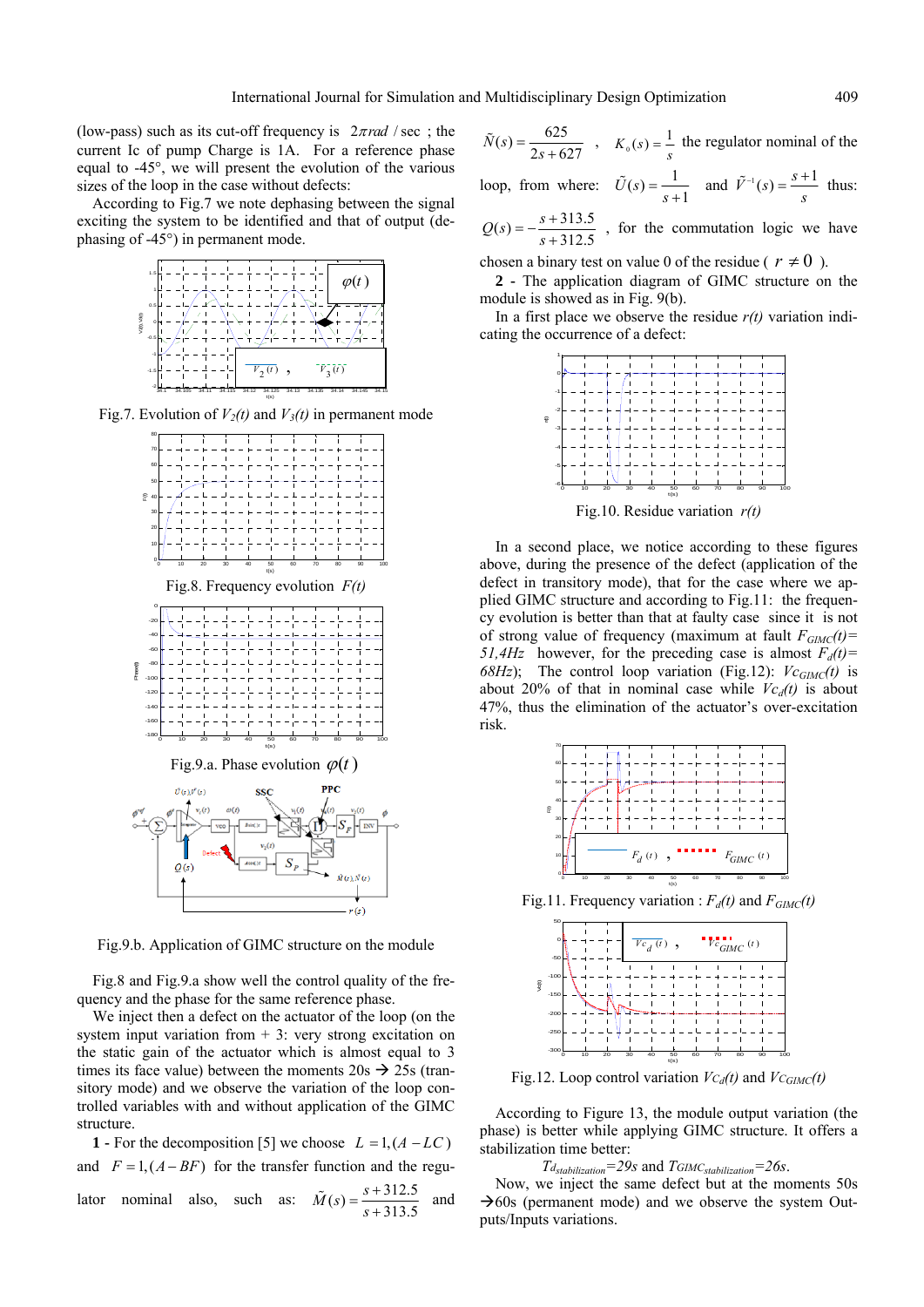

Fig.13. Phase variation:  $\varphi_d(t)$  and  $\varphi_{GIMC}(t)$ 



Fig.14. Residue variation *r(t)* 

We notice according to Figures 15-17, during the presence of the defect (application of the defect in permanent mode), that for the case where we applied GIMC structure, we see almost same qualities and performances offered in the application of the method to the transitory mode  $\begin{bmatrix} 1 & 0 & 0 \\ 0 & 1 & 0 & 0 \\ 0 & 0 & 0 & 0 \\ 0 & 0 & 0 & 0 \\ 0 & 0 & 0 & 0 \\ 0 & 0 & 0 & 0 \\ 0 & 0 & 0 & 0 \\ 0 & 0 & 0 & 0 \\ 0 & 0 & 0 & 0 \\ 0 & 0 & 0 & 0 \\ 0 & 0 & 0 & 0 \\ 0 & 0 & 0 & 0 \\ 0 & 0 & 0 & 0 \\ 0 & 0 & 0 & 0 \\ 0 & 0 & 0 & 0 \\ 0 & 0 & 0 & 0 \\ 0 & 0 & 0 & 0 \\ 0 & 0 & 0 & 0 \\$ 



Fig.15. Frequency variation  $F_d(t)$  and  $F_{GIMC}(t)$ 



Fig.16. Loop control variation  $V_{C_d}(t)$  and  $V_{C_{GIMC}}(t)$ 

The only exception is the frequency variation and according to Fig.17 we see that:

 $T_{d_{stabilization}}$  $T_{GIMC_{stabilization}}$ .

Thus the solution offered by GIMC structure makes it possible to avoid strong deviation of frequency and maintains it near the rated frequency even in faulty case (an increase of 2.8%) as well as a small variation of the Loop control eliminating the risk from unhooking of the loop and a better phase control, from where a solution allowing to maintain as well as possible the nominal performances of the system in the occurrence of a defect even if this defect is inj ected into the transitory mode.



Fig.17. Phase variation:  $\varphi_d(t)$  and  $\varphi_{GIMC}(t)$ 

## **6 Conclusion**

In this work, we proposed an application a method of AFTC called: GIMC struct ure on Phase-locked Loop Identifier ceptable control value at the defects occurrence. The results Module. This application has presented very important results, showing, clearly, the quality of control and performances which are closer to that of nominal case and an acobtained seem to be encouraging and consequently, this application can be used in the case of the PLL regulators auto-parameter setting, Crowe and Johnson [10].

#### **References**

- 1. R. Isermann, *Process fault detection based on modeling and estimation methods -a survey*. Automatica, **20**(4), 387–404 (1984).
- , J.L. Weiss, A.S. Willsky, *De-*2. J.S. Eterno, D.P. Looze *sign issues for fault tolerant restructurable aircraft control*. In: Proc. of the 24th IEEE Conference onDecision and Control, Fort Lauderdale (1985).
- *éthode Linéaire Qua-thode pseudo-inverse (PIM) et m* 3. A. Thabet et.al, *Commande tolérante aux défauts: médratique (LQR)*. La cinquième Conférence Internationale d'Electrotechnique et d'Automatique (JTEA),2008, Tunisie, 354-359 (2008).
- 4. D.C. Youla, J.J. Jabr, H.A. Bongiorno Modern Wiener-*Hopf design of optimal controllers – Part II: The multivariable case*. IEEE Transactions on Automatic Control, **21**(3), 319-338 (1976).
- École doctorale des sciences physiques et de l'ingénieur. 5. M.J. Cieslak, *Analyse et synthèse d'une architecture coopérative pour la commande tolérante aux défauts : Application à un système aéronautique*. Phd thesis. L'Université Bordeaux I (2007).
- High Performance, Robust and Fault Tolerant Control," 6. K. Zhou, Z. Ren, *A New Controller Architecture for*  IEEE Transactions on Automatic Control, **46**, 1613-1618 (2001).
- *Reconfigurable fault*  7. D.U. Campos-Delagado, K. Zhou, *tolerant control using GIMC structure*, IEEE Transactions on Automatic .Control, **48**, 832-838 (2003).
- *disturbance feed for-grated Fault tolerant scheme with ward*. In Proceeding of the 2004 American Control Conference, Boston, 1799-1804 (2004) 8. D.U. Campos-Delagado, S. Martinez, K. Zhou, *Inte-*
- . J. Crowe, M.A. Johnson, *Towards autonomous PI con-*9 *trol satisfying classical robustness specifications,* IEEE Proc-Control Theory Appl., **149**, 26-31 (2002)